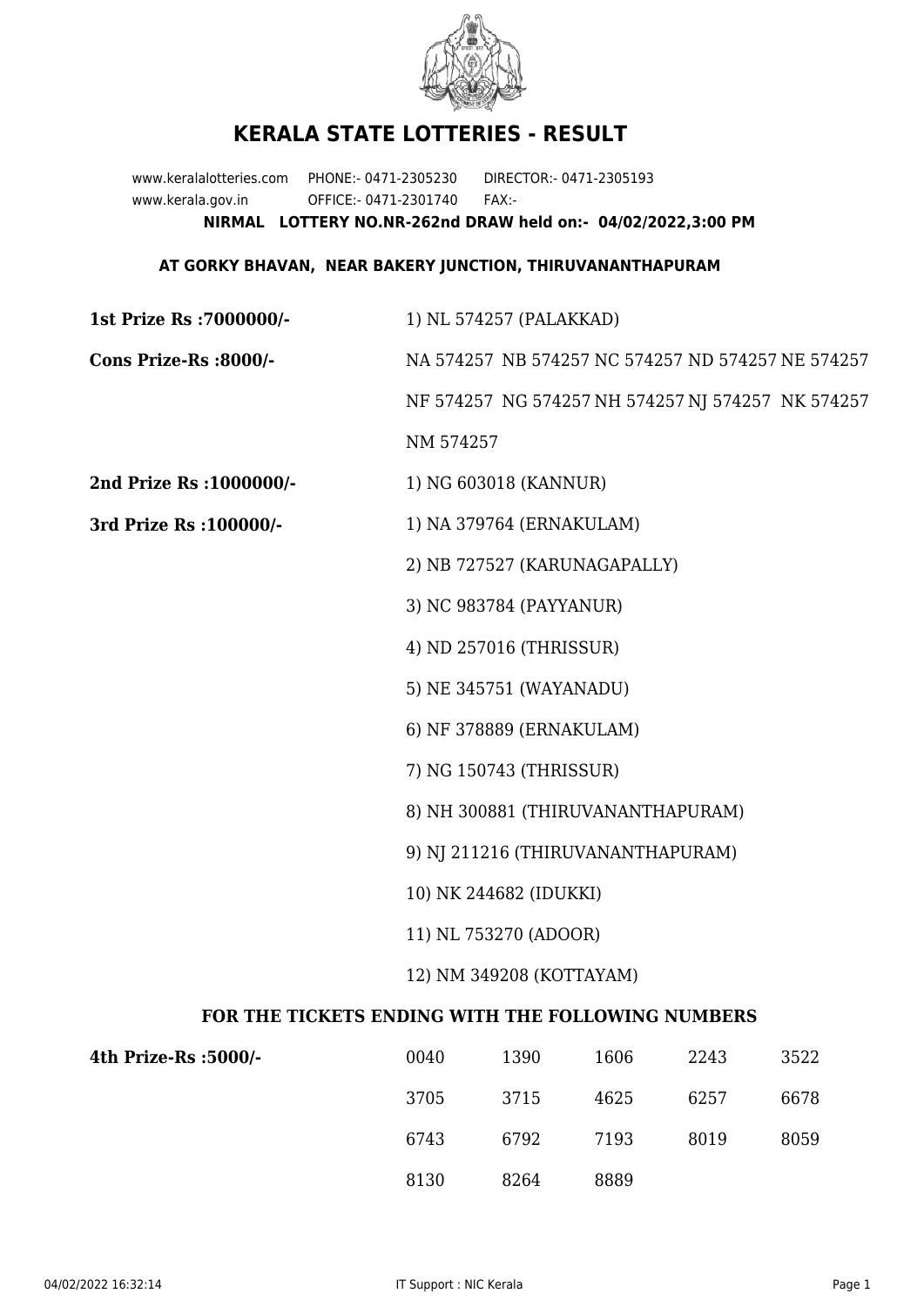| 5th Prize-Rs : 1000/- | 0042 | 0467 | 0648 | 1034 | 1335 |
|-----------------------|------|------|------|------|------|
|                       | 1473 | 1525 | 1623 | 2004 | 2317 |
|                       | 2323 | 2329 | 2366 | 2393 | 2698 |
|                       | 4268 | 4505 | 4926 | 5119 | 5145 |
|                       | 5166 | 5274 | 5623 | 6052 | 6473 |
|                       | 6521 | 6667 | 6866 | 6953 | 7558 |
|                       | 8325 | 8772 | 8841 | 9095 | 9114 |
|                       | 9236 |      |      |      |      |
| 6th Prize-Rs :500/-   | 0179 | 0251 | 0258 | 0302 | 0440 |
|                       | 0704 | 0759 | 0817 | 1251 | 1336 |
|                       | 1527 | 1545 | 1760 | 2328 | 2357 |
|                       | 2493 | 2508 | 2548 | 2613 | 2709 |
|                       | 2739 | 2750 | 2777 | 2822 | 3048 |
|                       | 3151 | 3168 | 3191 | 3247 | 3326 |
|                       | 3372 | 3383 | 3672 | 3804 | 3912 |
|                       | 3913 | 4295 | 4453 | 4732 | 4871 |
|                       | 5031 | 5063 | 5097 | 5224 | 5341 |
|                       | 5610 | 5795 | 5837 | 6321 | 6333 |
|                       | 6368 | 6440 | 6480 | 6529 | 6760 |
|                       | 6822 | 6856 | 6932 | 6946 | 7045 |
|                       | 7075 | 7185 | 7242 | 7310 | 7449 |
|                       | 7709 | 7736 | 7759 | 7922 | 8183 |
|                       | 8247 | 8284 | 8315 | 8383 | 8535 |
|                       | 8812 | 8894 | 9002 | 9849 |      |
| 7th Prize-Rs : 100/-  | 0268 | 0375 | 0627 | 0678 | 0781 |
|                       | 0851 | 0887 | 1074 | 1147 | 1267 |
|                       | 1334 | 1360 | 1382 | 1494 | 1521 |
|                       | 1666 | 1699 | 1721 | 1804 | 1827 |
|                       | 1915 | 2074 | 2521 | 2547 | 2570 |